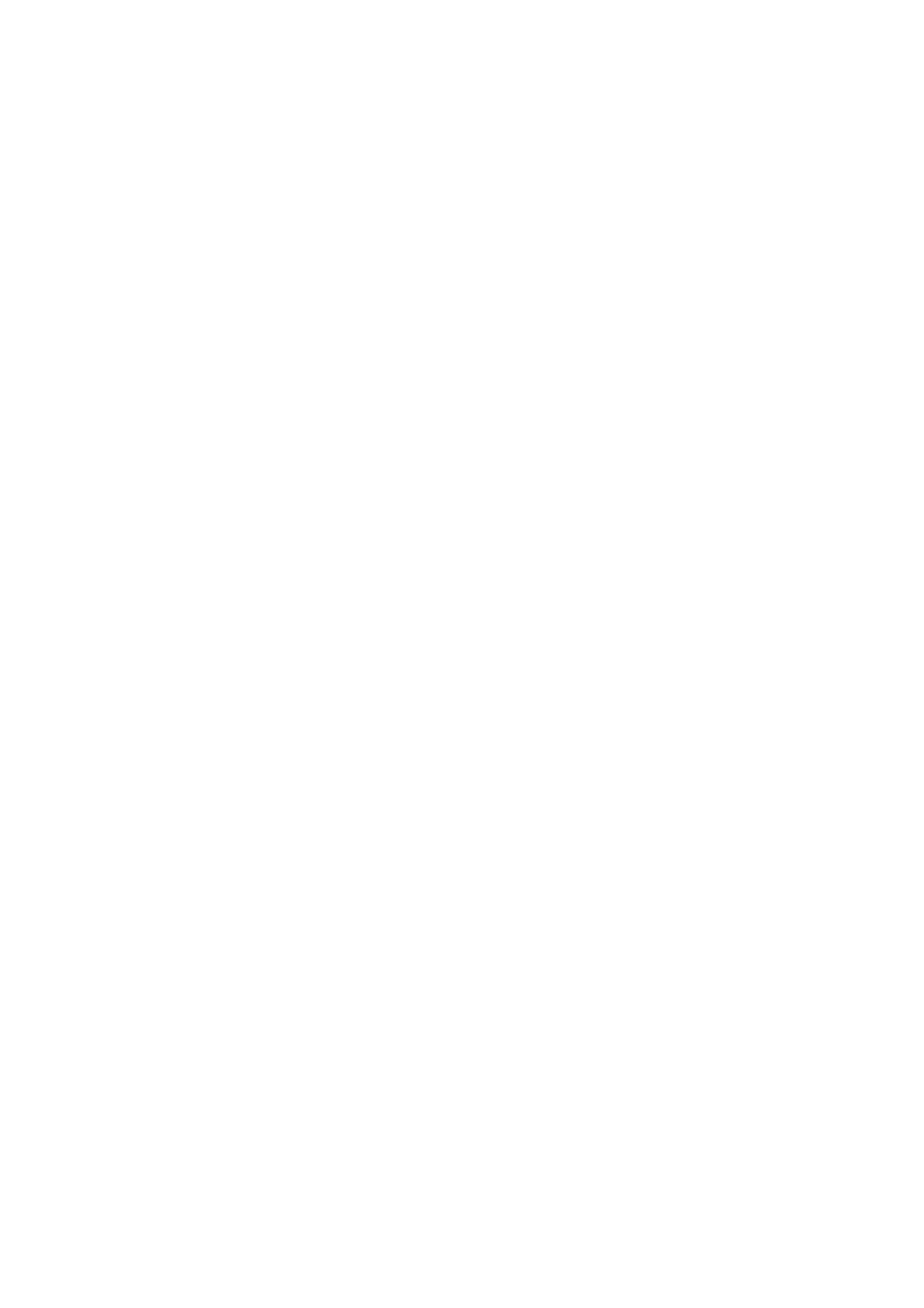## **Progress in the development of new Agreements, and proposals by the CMS Secretariat for further short-term action**

At the request of the Standing Committee, the table below is a revised version of the information which was originally presented at the Committee's 37th Meeting in November 2010, in Document CMS/StC37/4/Rev.1 (*Progress in the development of new Agreements*). Where applicable the details that were considered at that time have been updated; and as agreed, a further column has been added to indicate possible alternatives to stand-alone CMS instruments where relevant.

| <b>Instrument</b>                              | <b>Mandate</b>                                                                                                                                                                                                                                                                                                                                                                                                                                                                                                                                                                                                                                                  | <b>Background</b>                                                                                                                                                                                                                                                                                                                                                          | <b>Developments since COP9</b>                                                                                                                                                                                                                                                                                                                                                                                                                                                                                                                                                                                                                                                                                                                                              | Secretariat's views                                                                                                                                                                                                                                                                                                                                                                                                                                                                                                                                | <b>Resources</b><br>needed for<br>immediate<br>next steps                             | <b>Options other</b><br>than a new CMS<br>instrument?                                                                                                                                                                                                                                                                                                                                                                                                                                |
|------------------------------------------------|-----------------------------------------------------------------------------------------------------------------------------------------------------------------------------------------------------------------------------------------------------------------------------------------------------------------------------------------------------------------------------------------------------------------------------------------------------------------------------------------------------------------------------------------------------------------------------------------------------------------------------------------------------------------|----------------------------------------------------------------------------------------------------------------------------------------------------------------------------------------------------------------------------------------------------------------------------------------------------------------------------------------------------------------------------|-----------------------------------------------------------------------------------------------------------------------------------------------------------------------------------------------------------------------------------------------------------------------------------------------------------------------------------------------------------------------------------------------------------------------------------------------------------------------------------------------------------------------------------------------------------------------------------------------------------------------------------------------------------------------------------------------------------------------------------------------------------------------------|----------------------------------------------------------------------------------------------------------------------------------------------------------------------------------------------------------------------------------------------------------------------------------------------------------------------------------------------------------------------------------------------------------------------------------------------------------------------------------------------------------------------------------------------------|---------------------------------------------------------------------------------------|--------------------------------------------------------------------------------------------------------------------------------------------------------------------------------------------------------------------------------------------------------------------------------------------------------------------------------------------------------------------------------------------------------------------------------------------------------------------------------------|
| <b>Central</b><br><b>Asian Flyway</b><br>(CAF) | Res. 9.2<br>Supports the Secretariat's<br>call for the Range States<br>to meet in 2009-2010 in<br>Central Asia in order to:<br>review the Action Plan,<br>agree on future projects<br>subject to external<br>funding, establish<br>coordination<br>arrangements for Central<br>Asian Flyway<br>management and<br>conservation, and explore<br>the possibility of the<br>preparation of a CMS<br>instrument or extending<br>an existing instrument,<br>either legally binding or<br>non binding, under<br>Article IV of the<br>Convention concerning<br>the conservation of these<br>species and requests the<br>Secretariat to involve the<br>relevant regional | • On CMS agenda<br>since COP5 (1997)<br>• Two range states<br>meetings convened:<br>i) Tashkent Meeting on<br>the Central Asian-<br>Indian Flyway (18-20<br>August 2001)<br>ii) Meeting to conclude<br>and endorse the<br>proposed Central<br>Asian Flyway Action<br>Plan to conserve<br>migratory waterbirds<br>and their habitats<br>(New Delhi, $10-12$ )<br>June 2005) | In relation to the specific objective<br>of convening a new Range States<br>meeting to clarify the legal and<br>institutional context under which<br>placing the CAF Action Plan,<br>progress has been limited.<br>Discussions on options and<br>opportunities to convene a range<br>states meeting have not led to any<br>definite planning. The entry on duty<br>of the JPO for Central Asia in<br>October 2010 has strengthened the<br>capacity of the Secretariat and<br>allowed starting fundraising and<br>preparation for the convening of a<br>meeting.<br>More progress on CAF have been<br>recorded in other areas, notably the<br>development of a relevant project<br>proposal used for fundraising to<br>support the implementation of the<br>CAF Action Plan. | This is an important<br>initiative, not only for<br>conservation, but also for<br>the credibility and<br>perception of the<br>convention in the region.<br>In the view of the<br>Secretariat, it should be<br>seen as a priority. After<br>consultation with the<br>AEWA Secretariat,<br><b>SCMS</b> has started<br>planning and fundraising<br>for the convening of a<br>range states meeting,<br>which is envisaged to be<br>held back-to-back to<br><b>AEWA MOP-5</b><br>(currently scheduled to<br>be held during 14-18<br>May 2012 in France) | The costs of<br>convening a<br>range state<br>meeting are<br>estimated at<br>€135,000 | Two main<br>alternatives to the<br>establishment of a<br>new CMS<br>instrument that<br>have already been<br>considered during<br>the Range State<br>meetings in<br>Tashkent (2001)<br>and Delhi (2005),<br>can be foreseen at<br>this stage:<br>1/ Extension of the<br>geographic scope of<br>AEWA to cover the<br>entire CAF range;<br>2/ Establishment of<br>a partnership on the<br>model of the<br>existing Partnership<br>for the East Asian-<br>Australasian<br>Flyway (EAAFP) |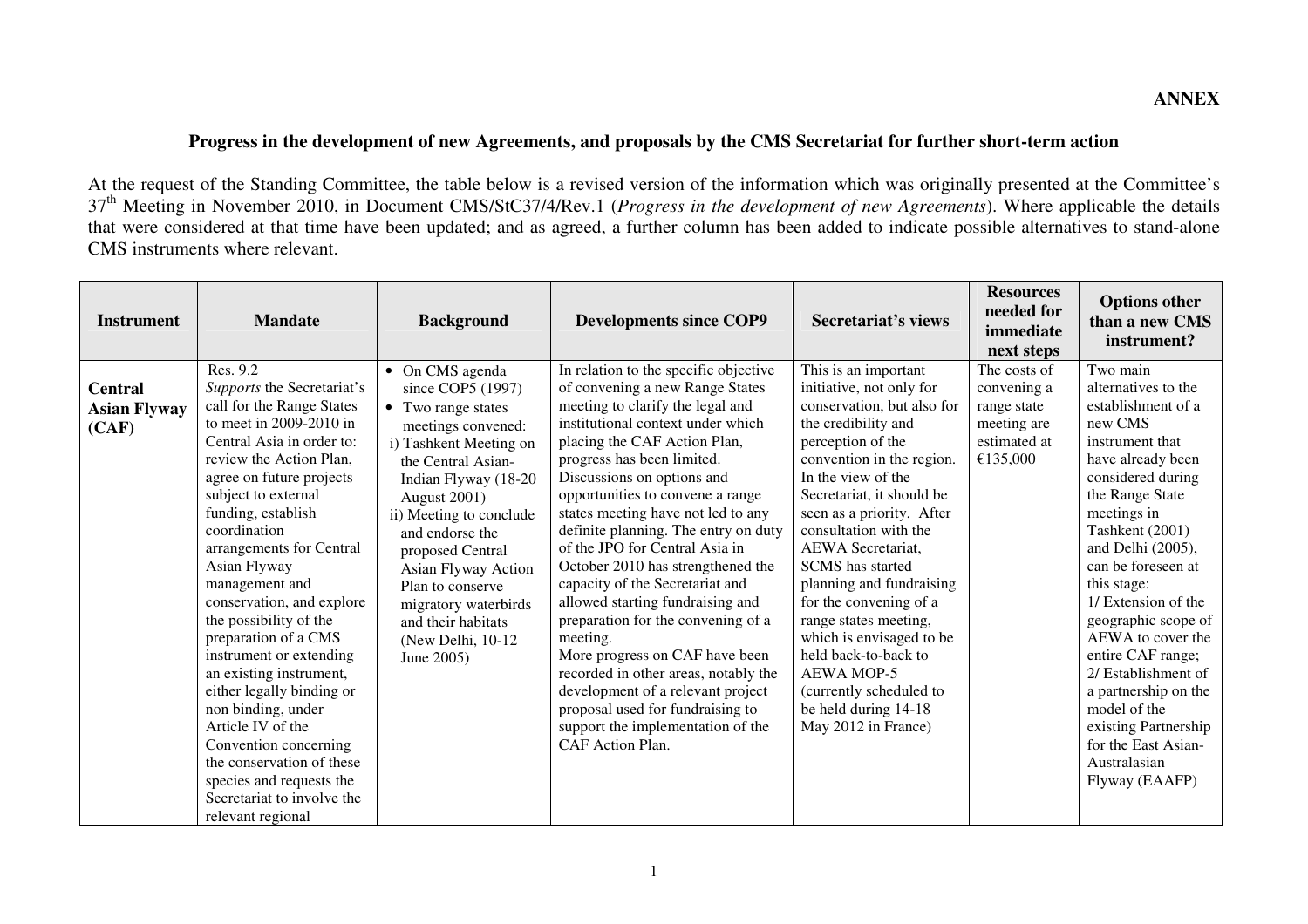| <b>Instrument</b>                         | <b>Mandate</b>                                                                                                                                                                                                                                                                                                                                                     | <b>Background</b>                                                                                                                                                                                                                                                                                                         | <b>Developments since COP9</b>                                                                                                                                                                                                                                                                                                                                                                                                                                                                                                                                                                                                                                                           | <b>Secretariat's views</b>                                                                                                                                                                                                                                                    | <b>Resources</b><br>needed for<br>immediate<br>next steps                                                                                                                                                                                 | <b>Options other</b><br>than a new CMS<br>instrument?                                            |
|-------------------------------------------|--------------------------------------------------------------------------------------------------------------------------------------------------------------------------------------------------------------------------------------------------------------------------------------------------------------------------------------------------------------------|---------------------------------------------------------------------------------------------------------------------------------------------------------------------------------------------------------------------------------------------------------------------------------------------------------------------------|------------------------------------------------------------------------------------------------------------------------------------------------------------------------------------------------------------------------------------------------------------------------------------------------------------------------------------------------------------------------------------------------------------------------------------------------------------------------------------------------------------------------------------------------------------------------------------------------------------------------------------------------------------------------------------------|-------------------------------------------------------------------------------------------------------------------------------------------------------------------------------------------------------------------------------------------------------------------------------|-------------------------------------------------------------------------------------------------------------------------------------------------------------------------------------------------------------------------------------------|--------------------------------------------------------------------------------------------------|
|                                           | Agreements, in particular<br>the Secretariat of the<br>AEWA in the view of a<br>possible close<br>collaboration with the<br>AEWA using all<br>available synergies.                                                                                                                                                                                                 |                                                                                                                                                                                                                                                                                                                           |                                                                                                                                                                                                                                                                                                                                                                                                                                                                                                                                                                                                                                                                                          |                                                                                                                                                                                                                                                                               |                                                                                                                                                                                                                                           |                                                                                                  |
| <b>Asian</b><br>Houbara<br><b>Bustard</b> | Res. 9.2<br>Suggests a deadline of<br>September 2009 for the<br>final conclusion of this<br>agreement with<br>participation of all range<br>states and in collaboration<br>with relevant<br>organizations; and<br>In the absence of action<br>by that deadline, Instructs<br>the CMS Secretariat to<br>open the current text for<br>signature in November<br>2009. | On CMS agenda<br>$\bullet$<br>since COP4 (1994):<br>Rec. 4.4; Rec. 5.4;<br>Rec. 6.4; Res. 7.7;<br>Res. 8.5<br>• 1 range state meeting<br>convened: Meeting to<br>Conclude the<br>Agreement on the<br>Conservation of the<br>Asian Houbara<br><b>Bustard</b><br>(Chlamydotisundulata<br>macqueenii (Nairobi,<br>Nov. 2005) | SCMS has been in contact with the<br>lead country (Kingdom of Saudi<br>Arabia). KSA considered that a new<br>meeting of range states was not<br>necessary, and opted to proceed<br>with the opening of the existing text<br>for signature. The current text has<br>been circulated by the Secretariat to<br>all range states for possible<br>comments, none was received.<br>However, the Ministry of Foreign<br>Affairs of the KSA being no longer<br>in a position to act as depositary for<br>the Agreement, as foreseen in the<br>current text, a new round of<br>consultations is underway to<br>identify a suitable depositary before<br>the Agreement be opened for<br>signature. | This is long-standing<br>initiative, now close to<br>completion as regards its<br>negotiation phase.<br>Completing the<br>negotiation phase should<br>be seen as a priority. The<br>instrument should be<br>opened for signature as<br>soon as feasible.                      | No significant<br>resources<br>needed to<br>complete the<br>negotiation<br>process.<br>Costs related<br>to the<br>functioning of<br>the Agreement<br>once in force<br>are expected<br>to be met by<br>the Parties to<br>the<br>Agreement. | No alternative<br>option appears to be<br>under any degree of<br>consideration at the<br>moment. |
| <b>Sharks</b>                             | Res. 9.2<br>Welcomes the convening<br>of the second negotiation<br>meeting to be held at the<br>FAO premises in Rome<br>immediately after COP9<br>to consider alternative<br>texts for binding and a<br>non-legally binding<br>Article IV instruments,<br>prepared by the CMS                                                                                      | • On CMS agenda<br>since COP8 (2005):<br>Res. 8.5; Rec. 8.16<br>• Meeting to Identify<br>and Elaborate an<br>Option for<br>International<br>Cooperation on<br><b>Migratory Sharks</b><br>under the Convention<br>on Migratory Species                                                                                     | 2 <sup>nd</sup> Meeting on International<br>Cooperation on Migratory Sharks<br>under the Convention on Migratory<br>Species was convened in Rome,<br>Italy, immediately after COP9<br>(Dec. 2008). The meeting opted for<br>a non-binding instrument in the<br>form of a MoU, and examined a<br>draft prepared by Secretariat before<br>the meeting under the guidance of a<br>Steering Group established by the                                                                                                                                                                                                                                                                         | Development of this<br>instrument has received<br>considerable interest and<br>support from several<br>Parties and non-party<br>States. Further<br>development of the<br>instrument and support to<br>its implementation<br>should be seen as a<br>priority, in order to gain | The costs of<br>convening the<br>1 <sup>st</sup> Meeting of<br>the Signatories<br>are estimated<br>at $€200,000$ .                                                                                                                        | (Not applicable:<br>MoU has now been<br>concluded).                                              |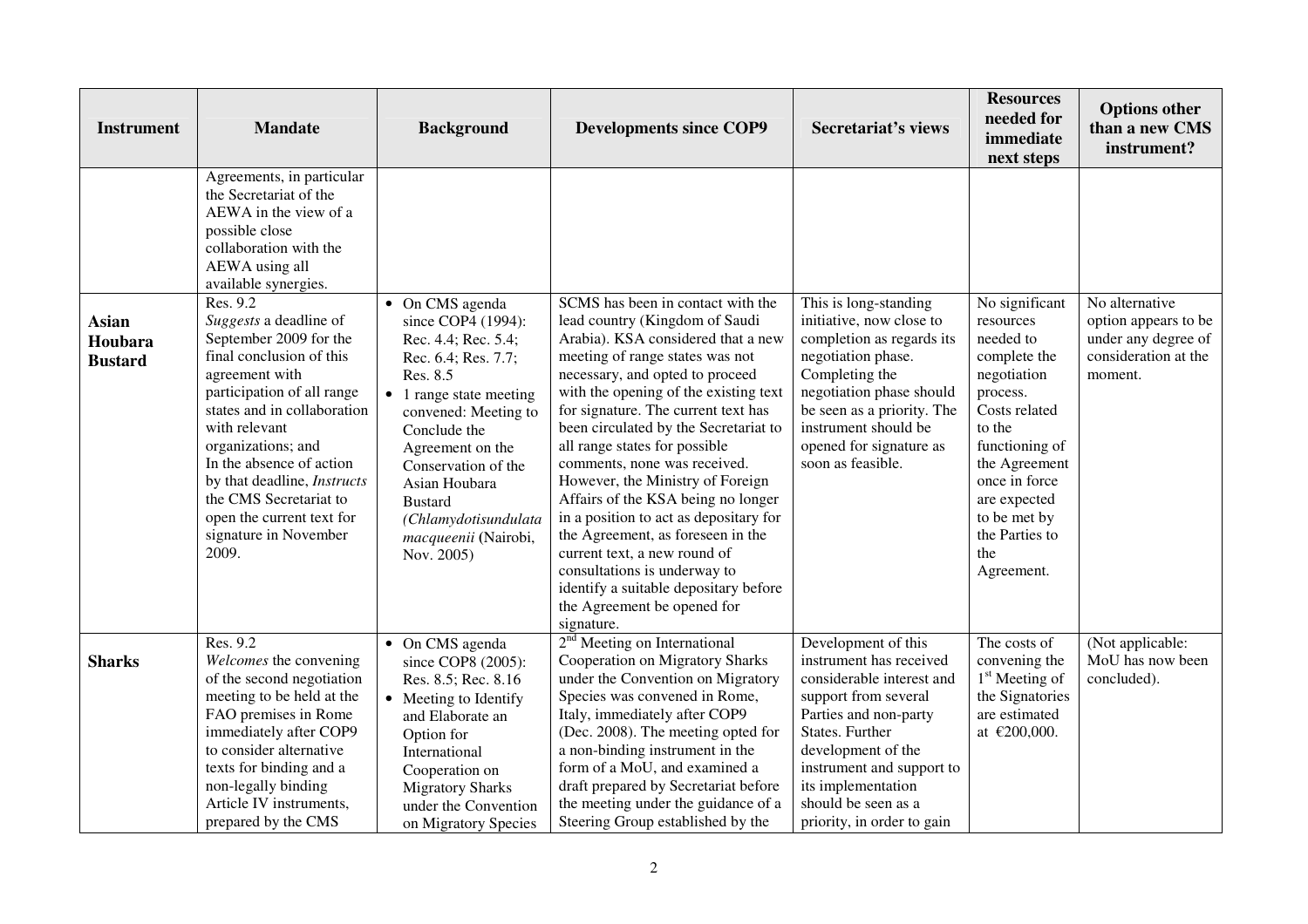| <b>Instrument</b> | <b>Mandate</b>                                                                                                                                                                                                                                                                                                                                                                                                                                            | <b>Background</b>                | <b>Developments since COP9</b>                                                                                                                                                                                                                                                                                                                                                                                                                                                                                                                                                                                                                                                                                                                                                                                                                                                                                                                                                                                                                                                                                                                                                                                                                                                                                                                                                        | <b>Secretariat's views</b>                                                                                                                                                                                                                                                                                                                                                                                                                                                                                                                                                                                                                                                                                                             | <b>Resources</b><br>needed for<br>immediate<br>next steps | <b>Options other</b><br>than a new CMS<br>instrument? |
|-------------------|-----------------------------------------------------------------------------------------------------------------------------------------------------------------------------------------------------------------------------------------------------------------------------------------------------------------------------------------------------------------------------------------------------------------------------------------------------------|----------------------------------|---------------------------------------------------------------------------------------------------------------------------------------------------------------------------------------------------------------------------------------------------------------------------------------------------------------------------------------------------------------------------------------------------------------------------------------------------------------------------------------------------------------------------------------------------------------------------------------------------------------------------------------------------------------------------------------------------------------------------------------------------------------------------------------------------------------------------------------------------------------------------------------------------------------------------------------------------------------------------------------------------------------------------------------------------------------------------------------------------------------------------------------------------------------------------------------------------------------------------------------------------------------------------------------------------------------------------------------------------------------------------------------|----------------------------------------------------------------------------------------------------------------------------------------------------------------------------------------------------------------------------------------------------------------------------------------------------------------------------------------------------------------------------------------------------------------------------------------------------------------------------------------------------------------------------------------------------------------------------------------------------------------------------------------------------------------------------------------------------------------------------------------|-----------------------------------------------------------|-------------------------------------------------------|
| Parties.          | Secretariat and the<br><b>Intersessional Steering</b><br>Group comprising<br>Australia, Chile, Costa<br>Rica, EC, New Zealand,<br>Seychelles and USA;<br><b>Urges Range States to</b><br>ensure its definite<br>conclusion and entry into<br>effect as a key initiative<br>to conserve sharks<br>through a second meeting<br>and further phases of the<br>negotiation process to be<br>held after the 9 <sup>th</sup> Meeting<br>of the Conference of the | (Mahé, Seychelles,<br>Dec. 2007) | meeting in Mahé (2007). The<br>meeting agreed on the convening of<br>a further negotiation meeting and<br>the development of a conservation<br>plan to be attached to the MoU.<br>3 <sup>rd</sup> Meeting on International<br>Cooperation on Migratory Sharks<br>under the Convention on Migratory<br>Species was convened in Manila,<br>Philippines, February 2010. The<br>meeting finalized the Memorandum<br>of Understanding on the<br>Conservation of Migratory Sharks,<br>and opened it for signature. The<br>MoU was signed by 11 range states,<br>and entered immediately into force.<br>The CMS Secretariat was requested<br>to act as interim Secretariat for the<br>MoU until a permanent Secretariat<br>will be established by the 1 <sup>st</sup><br>Meeting of the Signatories.<br>The Meeting was immediately<br>preceded by a Technical Meeting<br>for the Elaboration of a<br><b>Conservation and Management</b><br>Plan for Migratory Sharks (Manila,<br>Feb. 2010), which made progress in<br>the elaboration of a draft CMP.A<br>new draft version of the<br>Conservation Plan, whihe reflects<br>the outcome of the meeting was led<br>by the working group of the USA<br>soon after the meeting and is<br>currently being reviewed by the<br>Signatories and other range states.<br>A final draft will be submitted for<br>adoption to the first Meeting of the | momentum.<br>With its current capacity,<br>the CMS Secretariat is<br>able to progress the<br>following main activities,<br>until a permanent<br>secretariat will be<br>appointed:<br>• Progress elaboration<br>of a Conservation<br>Plan for Migratory<br>Sharks, to be<br>submitted for adoption<br>by the 1 <sup>st</sup> meeting of<br>the signatories to the<br>MoU<br>Fundraising for the<br>$\bullet$<br>convening of the 1 <sup>st</sup><br>meeting of the<br>Signatories in 2012<br>The CMS Secretariat has<br>secured from Germany<br>resources for a part-time<br>officer to work on<br>sharks. The United States<br>have pledged funds to<br>partially cover the costs<br>of the 1 <sup>st</sup> Meeting of<br>Signatories. |                                                           |                                                       |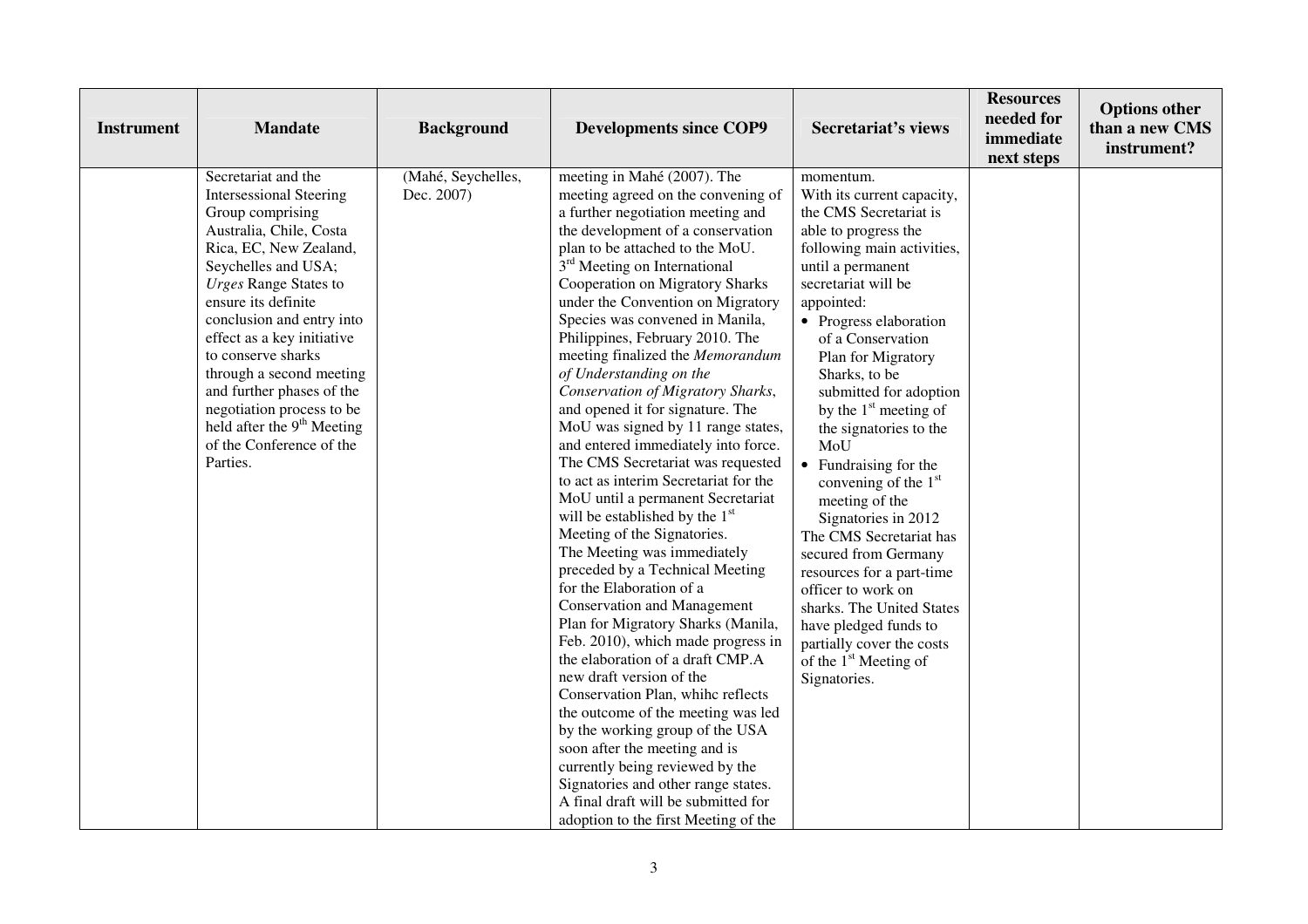| <b>Instrument</b>                                 | <b>Mandate</b>                                                                                                                                                                                                                                                                                                                         | <b>Background</b>                                            | <b>Developments since COP9</b>                                                                                                                                                                                                                                                                                                                                                                                                                                                                                                                                                                                                                                                                                                                                                                                                                                | <b>Secretariat's views</b>                                                                                                                                                                                                                                                                                                                                    | <b>Resources</b><br>needed for<br>immediate<br>next steps | <b>Options other</b><br>than a new CMS<br>instrument?                                                                                                                                                                                                                          |
|---------------------------------------------------|----------------------------------------------------------------------------------------------------------------------------------------------------------------------------------------------------------------------------------------------------------------------------------------------------------------------------------------|--------------------------------------------------------------|---------------------------------------------------------------------------------------------------------------------------------------------------------------------------------------------------------------------------------------------------------------------------------------------------------------------------------------------------------------------------------------------------------------------------------------------------------------------------------------------------------------------------------------------------------------------------------------------------------------------------------------------------------------------------------------------------------------------------------------------------------------------------------------------------------------------------------------------------------------|---------------------------------------------------------------------------------------------------------------------------------------------------------------------------------------------------------------------------------------------------------------------------------------------------------------------------------------------------------------|-----------------------------------------------------------|--------------------------------------------------------------------------------------------------------------------------------------------------------------------------------------------------------------------------------------------------------------------------------|
| <b>Pacific</b><br><b>Marine</b><br><b>Turtles</b> | Res. 9.2<br>Supports the development<br>of an appropriate CMS<br>instrument on marine<br>turtles for the Pacific<br>region pursuant to<br>Recommendation 8.17;<br>Applauds the efforts<br>being made by CMS and<br>the South Pacific<br>Regional Environment<br>Programme (SPREP)<br>towards the development<br>of a CMS-based binding | • On CMS agenda<br>since COP8 (2005):<br>Res. 8.5; Rec. 8.17 | Signatories.<br>As requested by the Parties The<br>MoU text was translated into<br>French, Spanish, Arabic, Russian<br>and Chinese. A German version<br>was provided by the European<br>Commission and was approved by<br>the German government. The next<br>Meeting of Signatories is scheduled<br>to take place in the first half of<br>2012 if funding can be secured.<br>Meeting on Pacific turtles<br>conservation convened by the<br>SPREP Secretariat in the margins<br>of Sea Turtle Symposium held in<br>Brisbane (Feb. 2009)<br>Gap analysis and option paper<br>concerning an instrument for the<br>conservation of turtles in the Pacific<br>prepared by Australia and USA.<br>First draft of the gap analysis<br>presented to representatives of<br>SPREP countries at an informal<br>meeting on Pacific turtles<br>conservation convened by the | No further action from<br>CMS until a sufficiently<br>clear indication on the<br>interest and desirability<br>of a CMS instrument on<br>marine turtles in the<br>Pacific will emerge<br>within SPREP. The<br>recent decision to recruit<br>an officer within SPREP<br>to follow issues of<br>common interest to CMS<br>and SPREP might boost<br>this process. |                                                           | The gap analysis<br>and option paper<br>referred to mentions<br>the following main<br>alternatives to a<br>new CMS<br>instrument:<br>1/ Expanding the<br><b>IOSEA MOU</b> to<br>encompass the<br>Pacific region;<br>2/ Establish<br>dedicated working<br>groups for threat- or |
|                                                   | or non-binding<br>instrument under Article<br>IV of CMS for turtle<br>conservation, following<br>the success of the Year of<br>the Turtle 2006.                                                                                                                                                                                        |                                                              | SPREP secretariat in the margins of<br>the 2 <sup>nd</sup> Meeting of Signatories to<br>the Pacific Cetacean MoU<br>(Auckland, July 2009).<br>Gap analysis and option paper<br>finalized after the meeting.<br>Gap analysis and option paper<br>tabled for consideration at SPREP<br>meeting in 2009. A questionnaire<br>aimed at identifying the preferred<br>option was distributed at the<br>meeting, but did not produce any                                                                                                                                                                                                                                                                                                                                                                                                                              |                                                                                                                                                                                                                                                                                                                                                               |                                                           | species-based<br>arrangements under<br>SPREP;<br>3/ Marine Turtle<br>Action Plan under<br>SPREP (already in<br>existence).                                                                                                                                                     |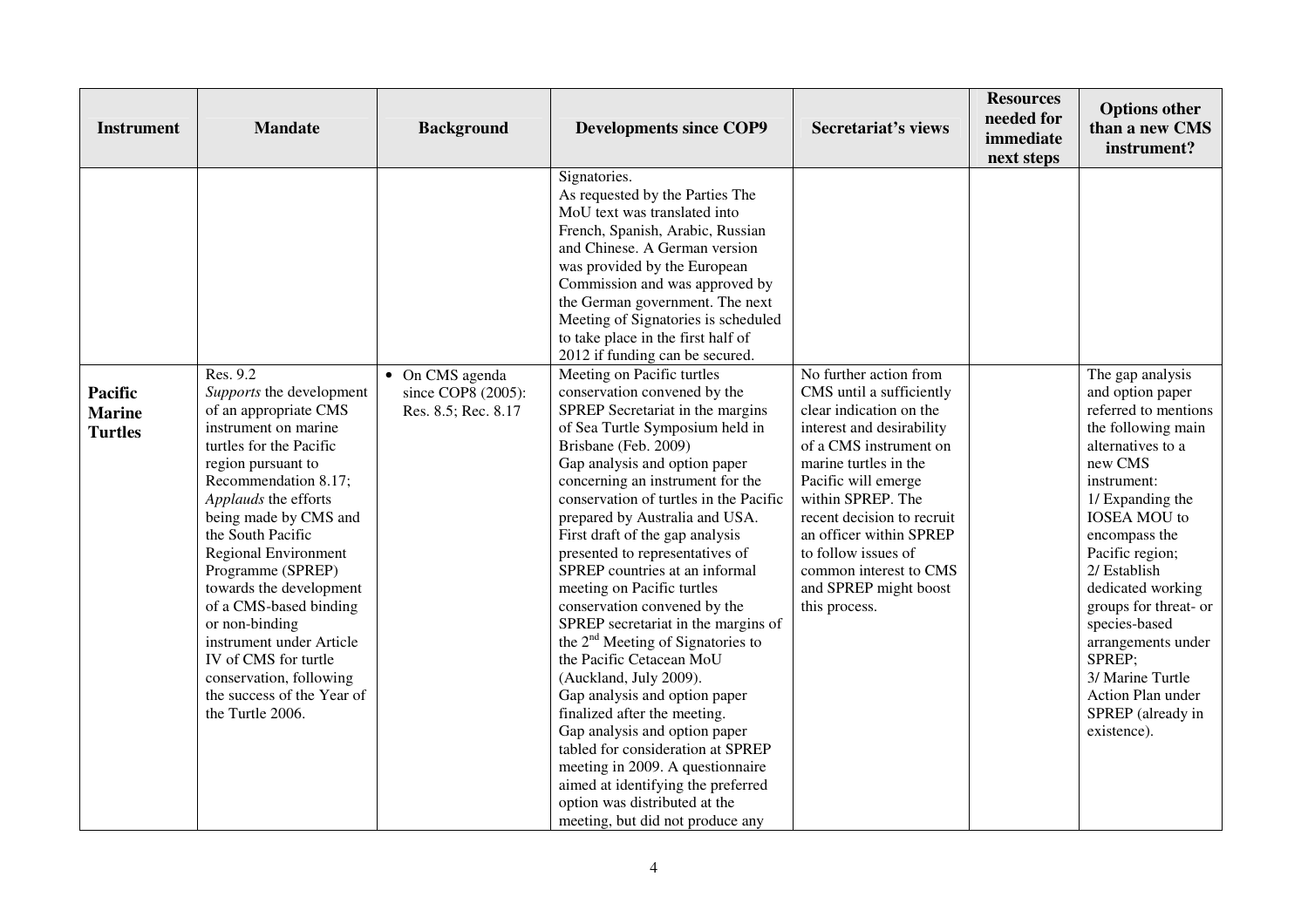| <b>Instrument</b>                                                           | <b>Mandate</b>                                                                                                                                                                                                                                                                                                                                                                                                                                                                                                                                                       | <b>Background</b>                                                         | <b>Developments since COP9</b>                                                                                                                                                                                                                                                                                                                                                                                                                                                                                                       | <b>Secretariat's views</b>                         | <b>Resources</b><br>needed for<br>immediate<br>next steps | <b>Options other</b><br>than a new CMS<br>instrument?                                                                                                                                                                                                                                                                                                                                                                                                     |
|-----------------------------------------------------------------------------|----------------------------------------------------------------------------------------------------------------------------------------------------------------------------------------------------------------------------------------------------------------------------------------------------------------------------------------------------------------------------------------------------------------------------------------------------------------------------------------------------------------------------------------------------------------------|---------------------------------------------------------------------------|--------------------------------------------------------------------------------------------------------------------------------------------------------------------------------------------------------------------------------------------------------------------------------------------------------------------------------------------------------------------------------------------------------------------------------------------------------------------------------------------------------------------------------------|----------------------------------------------------|-----------------------------------------------------------|-----------------------------------------------------------------------------------------------------------------------------------------------------------------------------------------------------------------------------------------------------------------------------------------------------------------------------------------------------------------------------------------------------------------------------------------------------------|
| <b>Cetaceans</b> in<br>the Indian<br>Ocean and<br><b>South-East</b><br>Asia | Res. 9.2<br>Reiterates its supports for<br>the development of an<br>appropriate CMS<br>instrument on cetaceans<br>in South-East Asia,<br>taking account of<br>Resolution 7.7 and<br>Recommendation 7.4,<br>and further discussion at<br>the 14 <sup>th</sup> meeting of the<br>Scientific Council (Bonn,<br>$2007$ ;<br>Notes that extending the<br>geographic scope of the<br>instrument to cover the<br>Indian Ocean would<br>significantly increase the<br>number of CMS Parties<br>involved, thus facilitating<br>the negotiation process<br>for the instrument; | • On CMS agenda<br>since COP7 (2002):<br>Res. 7.7; Rec. 7.4;<br>Res. 8.5. | feedback. Meeting agreed to<br>continue working on turtle<br>conservation for the time being<br>under the existing SPREP turtle<br>action plan.<br>Subsequent consultations by<br>correspondence undertaken by the<br>SPREP Secretariat were also<br>inconclusive on preferred<br>instrument.<br>A further round of consultations<br>undertaken by the SPREP<br>Secretariat is underway at the<br>moment this document is being<br>finalized.<br>No lead country to support the<br>instrument's preparatory phase<br>emerged so far. | Reconsider interest in<br>this instrument at COP10 |                                                           | 1/ The geographic<br>area covered by this<br>initiative overlaps<br>with the geographic<br>coverage of several<br><b>Regional Seas</b><br>Conventions and<br>Action Plans, some<br>of which have<br>already developed<br>wildlife protocols.<br>Sub-regional<br>cetacean action<br>plans could be<br>developed within<br>such frameworks.<br>2/ An Indian Ocean<br>Sanctuary under the<br>International<br>Whaling<br>Commission has<br>been in existence |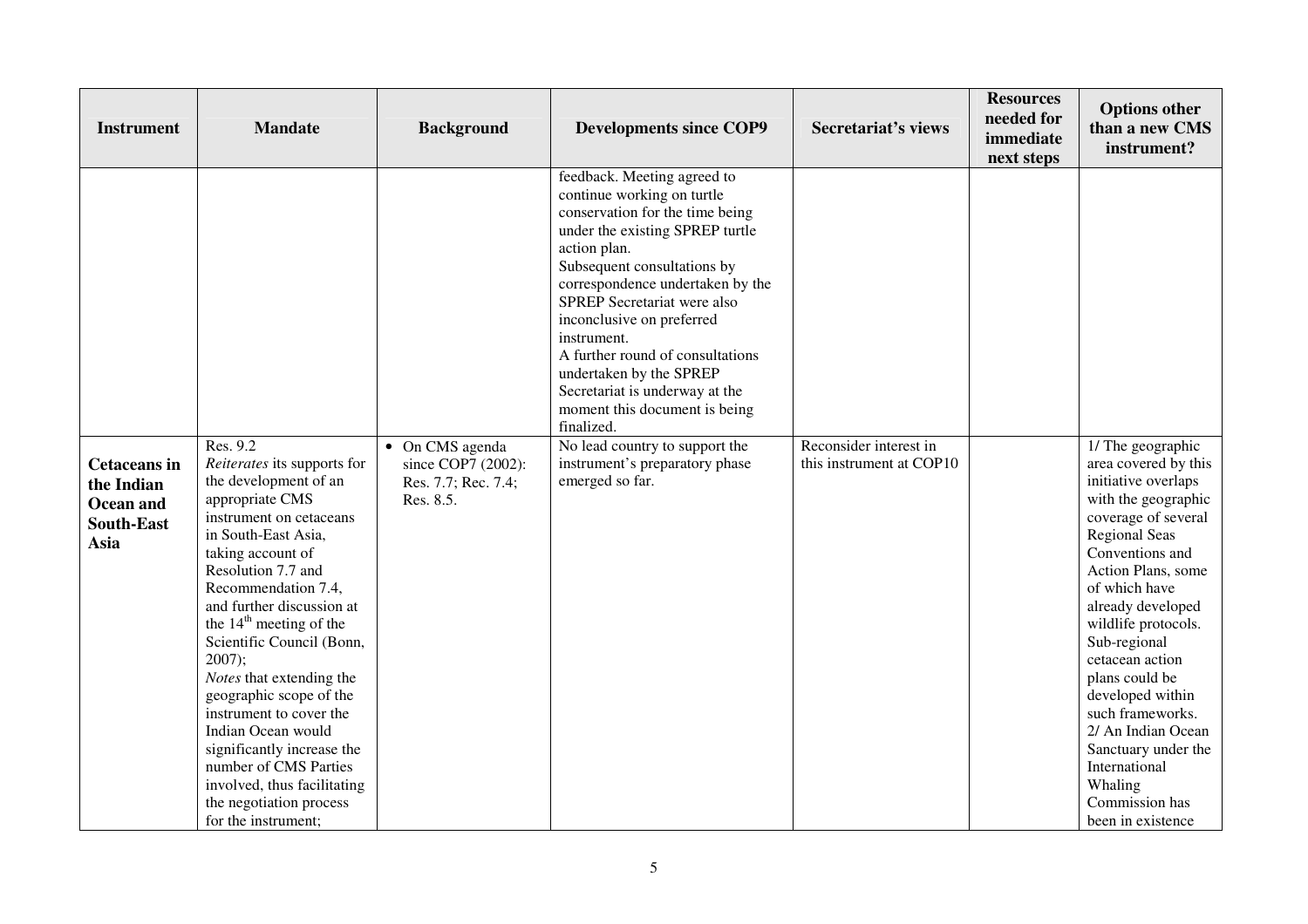| <b>Instrument</b>                      | <b>Mandate</b>                                                                                                                                                                                                                                                                                                                                                                                                                                                                                                                                                                | <b>Background</b>                                                                                                                                                                                                                                                                                                                                                                                                                                                                                                       | <b>Developments since COP9</b>                                                                                                                                                                                                                                                                                                                                                                                                             | <b>Secretariat's views</b>                                                                                                                                                                                                                                                                                                                                                                                                                                                                                                                                                     | <b>Resources</b><br>needed for<br>immediate<br>next steps                                                                                                                                                                                                                                                     | <b>Options other</b><br>than a new CMS<br>instrument?                                                                                                                                                                                                                                                                                                                                                                             |
|----------------------------------------|-------------------------------------------------------------------------------------------------------------------------------------------------------------------------------------------------------------------------------------------------------------------------------------------------------------------------------------------------------------------------------------------------------------------------------------------------------------------------------------------------------------------------------------------------------------------------------|-------------------------------------------------------------------------------------------------------------------------------------------------------------------------------------------------------------------------------------------------------------------------------------------------------------------------------------------------------------------------------------------------------------------------------------------------------------------------------------------------------------------------|--------------------------------------------------------------------------------------------------------------------------------------------------------------------------------------------------------------------------------------------------------------------------------------------------------------------------------------------------------------------------------------------------------------------------------------------|--------------------------------------------------------------------------------------------------------------------------------------------------------------------------------------------------------------------------------------------------------------------------------------------------------------------------------------------------------------------------------------------------------------------------------------------------------------------------------------------------------------------------------------------------------------------------------|---------------------------------------------------------------------------------------------------------------------------------------------------------------------------------------------------------------------------------------------------------------------------------------------------------------|-----------------------------------------------------------------------------------------------------------------------------------------------------------------------------------------------------------------------------------------------------------------------------------------------------------------------------------------------------------------------------------------------------------------------------------|
|                                        | Requests Range States of<br>the region to identify a<br>lead country to support<br>the instrument's<br>preparatory phase as a<br>condition of CMS's<br>continued support for the<br>initiative; and<br><b>Urges Parties</b> , interested<br>States and organisations<br>to generously provide<br>financial and in kind<br>support to these efforts.                                                                                                                                                                                                                           |                                                                                                                                                                                                                                                                                                                                                                                                                                                                                                                         |                                                                                                                                                                                                                                                                                                                                                                                                                                            |                                                                                                                                                                                                                                                                                                                                                                                                                                                                                                                                                                                |                                                                                                                                                                                                                                                                                                               | since 1979.                                                                                                                                                                                                                                                                                                                                                                                                                       |
| Sahelo-<br><b>Saharan</b><br>Megafauna | Res. 9.2<br>Appeals to all Range<br>States to support the<br>development of a<br>Memorandum of<br>Understanding<br>concerning the<br>conservation of the<br>Sahelo-Saharan<br>Antelopes as a<br>complement to the<br>operating action plan; and<br>Recognizes the<br>declaration of the<br>Working Group on<br><b>Terrestrial Mammals of</b><br>the Scientific Council at<br>its 14 <sup>th</sup> meeting that there<br>is a need to extend the<br>Sahelo-Saharan<br>Antelopes Concerted<br>Action to other species of<br>large mammals occurring<br>within the range such as | • The development of a<br>CMS agreement has<br>been on CMS agenda<br>since COP7 (2002):<br>Res. 7.7; Res. 8.5<br>• A Concerted Action<br>on Sahelo-Saharan<br>Ungulates (SSU) was<br>initiated by COP4 in<br>1994, and is still<br>ongoing<br>• Two meetings of<br>Sahelo-Saharan<br><b>Ungulate Range</b><br>States has been held:<br>i) Djerba, Tunisia,<br>1998:<br>ii) Agadir, Morocco,<br>2003;<br>Which adopted Action<br>Plans for the Sahelo-<br>Saharan ungulate species<br>covered by the<br>Concerted Action | Action to develop this instrument<br>has been led by the CMS Scientific<br>Council, in particular the chair of<br>the Terrestrial Mammal Working<br>Group. Main developments include:<br>(i) Preliminary definition of the<br>geographic and taxonomic<br>scope of the instrument;<br>(ii) Preparation of the first draft of a<br>Memorandum of Understanding<br>concerning conservation<br>measures for the Sahelo-<br>Saharan megafauna. | The instrument aims<br>mainly at providing a<br>legal and institutional<br>framework to the<br>Concerted Action on<br>SSU (with some<br>extension of its<br>taxonomic scope). The<br>concerted Action is a<br>long-standing CMS<br>initiative, generally<br>recognized as quite<br>successful. The initiative<br>deserves continued<br>support and<br>consolidation, and the<br>development of an<br>instrument under Art. IV<br>of the Convention goes<br>in that direction.<br>Attention should be<br>focused on the<br>identification of the most<br>appropriate instrument | Revision and<br>elaboration of<br>status reports<br>and action<br>plans is being<br>undertaken by<br>the Scientific<br>Council<br>working<br>Group on<br>Terrestrial<br>Mammals at<br>no cost to the<br>convention.<br>The costs of<br>convening a<br>range state<br>meeting are<br>estimated at<br>75,000 €. | No alternative to a<br>CMS instrument<br>can be envisaged<br>for the specific<br>purpose of<br>providing a legal<br>and institutional<br>framework to the<br>existing Concerted<br>Action on Sahelo-<br>Saharan Antelopes.<br>Considering the<br>achievements of the<br>Concerted Action in<br>the absence of such<br>an instrument, the<br>only alternative to a<br>new instrument<br>would be to<br>maintain the status<br>quo. |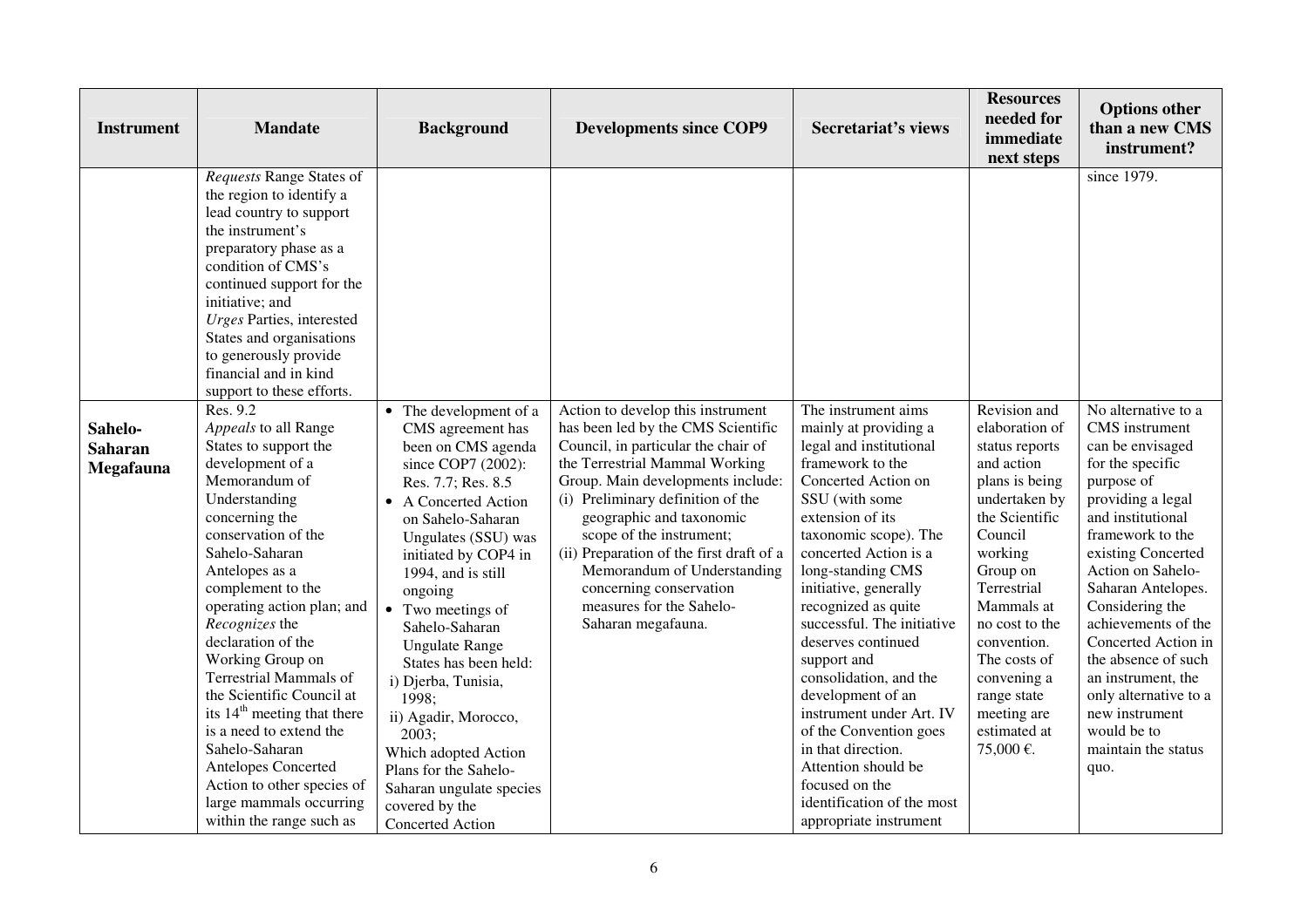| <b>Instrument</b>                                                      | <b>Mandate</b>                                                                                                                                                                                                                                                                                                                                                                                                                            | <b>Background</b>                                                                                                                                                    | <b>Developments since COP9</b>                                                                                                                                                                                                                                                                              | <b>Secretariat's views</b>                                                                                                                                                                                                                                                                                                                                                                                                                                                                                                                                                                                                                                                      | <b>Resources</b><br>needed for<br>immediate<br>next steps                                                                       | <b>Options other</b><br>than a new CMS<br>instrument? |
|------------------------------------------------------------------------|-------------------------------------------------------------------------------------------------------------------------------------------------------------------------------------------------------------------------------------------------------------------------------------------------------------------------------------------------------------------------------------------------------------------------------------------|----------------------------------------------------------------------------------------------------------------------------------------------------------------------|-------------------------------------------------------------------------------------------------------------------------------------------------------------------------------------------------------------------------------------------------------------------------------------------------------------|---------------------------------------------------------------------------------------------------------------------------------------------------------------------------------------------------------------------------------------------------------------------------------------------------------------------------------------------------------------------------------------------------------------------------------------------------------------------------------------------------------------------------------------------------------------------------------------------------------------------------------------------------------------------------------|---------------------------------------------------------------------------------------------------------------------------------|-------------------------------------------------------|
|                                                                        | the Saharan Cheetah, in<br>particular, and the<br>Soemmering's Gazelle,<br>the African Wild Ass and<br>the Barbary sheep, as a<br>possibility.<br>Rec. 9.2<br>Appeals to Range States<br>and other interested<br>Parties to support the<br>development of a<br>Memorandum of<br>Understanding or other<br>binding or non binding<br>instruments to<br>complement the<br>SAHELO-SAHARAN<br><b>CONCERTED ACTION</b><br>and its Action Plan. |                                                                                                                                                                      |                                                                                                                                                                                                                                                                                                             | and identification of<br>appropriate<br>financial/institutional<br>arrangement that would<br>ensure its long term<br>sustainability. Depending<br>on the outcomes of the<br>review on terrestrial<br>mammals and the Future<br>Shape process, next steps<br>should include:<br>i) Consultation with<br>range states on the<br>preferred instrument;<br>ii) Revision of existing<br>status reports and<br>action plans for SSU<br>and preparation of new<br>ones for newly<br>considered species;<br>iii) Convening of a<br>meeting of range states<br>aimed at further<br>elaborating and if<br>possible finalizing the<br>instrument and<br>associated technical<br>documents. |                                                                                                                                 |                                                       |
| <b>Central</b><br><b>Eurasian</b><br><b>Aridland</b><br><b>Mammals</b> | Res. 9.2<br><b>Appeals to Range States</b><br>and other interested<br>Parties to support the<br>development of a<br>Memorandum of<br>Understanding or other<br>binding or non-binding<br>instrument to                                                                                                                                                                                                                                    | • A Concerted Action<br>on Central Eurasian<br><b>Aridland Mammals</b><br>was initiated by<br>COP8 in 2005 (Rec.<br>8.23), and was<br>confirmed by COP9<br>(Rec.9.1) | Activities to complement the<br>Central Eurasian Aridland<br>Concerted Action have mainly<br>focused on initiating pilot projects<br>and studies covering the species<br>and ecosystems mentioned in<br>Rec.9.1.Projects for the<br>conservation of Asiatic wild ass in<br>Turkmenistan and Bactrian camels | By contrast to the<br>Sahelo-Saharan<br><b>Concerted Action</b><br>discussed above, the<br>Central Eurasian<br><b>Aridland Concerted</b><br>Action is still at a<br>relatively early stage of<br>development, with                                                                                                                                                                                                                                                                                                                                                                                                                                                              | An Action<br>Plan is being<br>drafted by the<br>Secretariat in<br>collaboration<br>with the<br>Scientific<br>Council<br>working | No specific<br>suggestions.                           |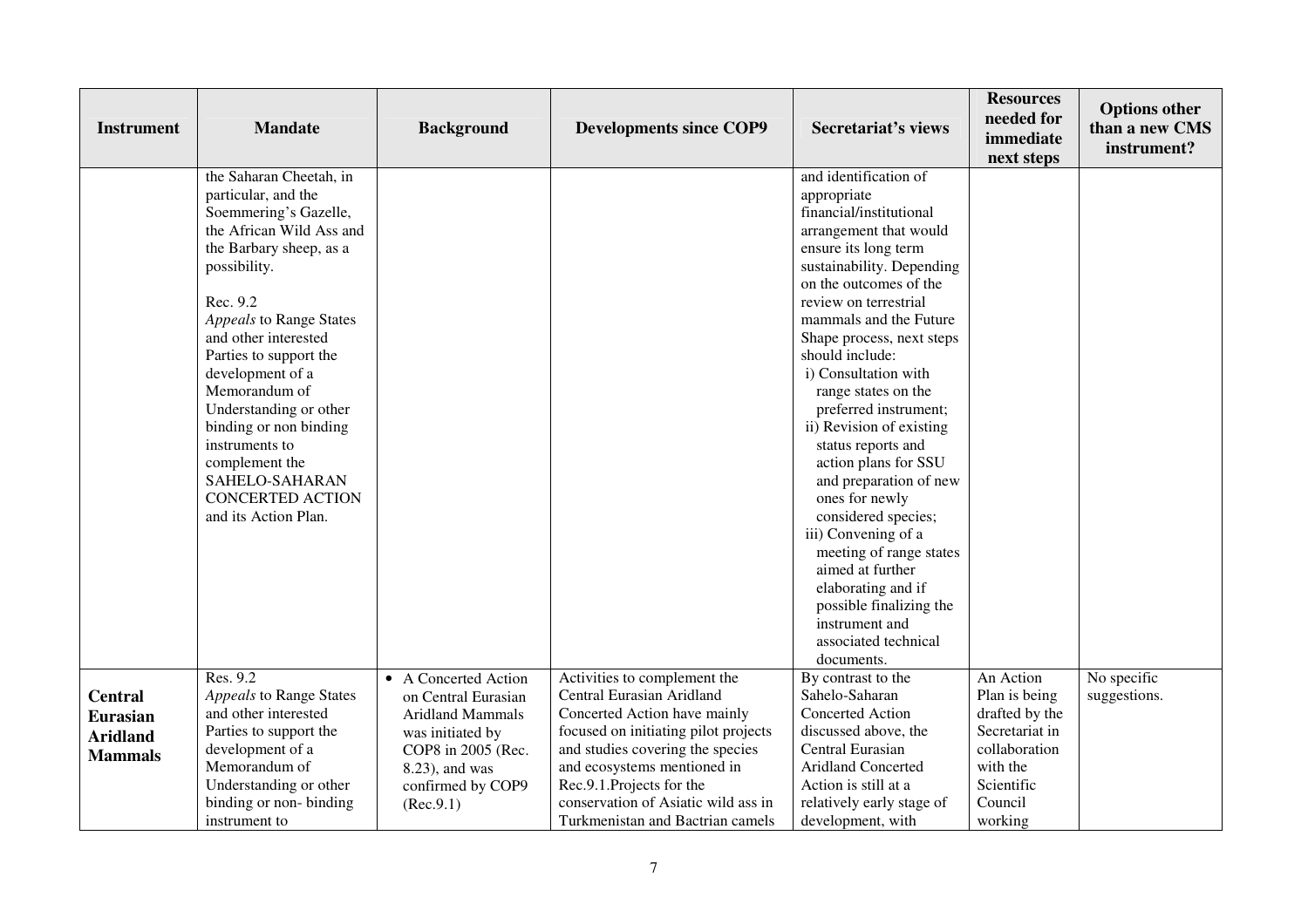| <b>Instrument</b> | <b>Mandate</b>                 | <b>Background</b> | <b>Developments since COP9</b>        | <b>Secretariat's views</b> | <b>Resources</b><br>needed for<br>immediate<br>next steps | <b>Options other</b><br>than a new CMS<br>instrument? |
|-------------------|--------------------------------|-------------------|---------------------------------------|----------------------------|-----------------------------------------------------------|-------------------------------------------------------|
|                   | complement the                 |                   | in Mongolia have been developed       | discussions ongoing        | Group on                                                  |                                                       |
|                   | Concerted Action;              |                   | and funds for implementation are      | within the Scientific      | Terrestrial                                               |                                                       |
|                   | Rec. 9.1                       |                   | being sought. WWF Mongolia has        | Council concerning its     | Mammals.                                                  |                                                       |
|                   | Appeals to Range States        |                   | been commissioned to conduct a        | taxonomic and              | The costs of                                              |                                                       |
|                   | and other interested           |                   | study on the impact of                | geographic scope.          | convening a                                               |                                                       |
|                   | Parties to support the         |                   | infrastructure projects on migratory  | In the view of the         | range state                                               |                                                       |
|                   | development of a               |                   | mammals in Mongolia, to be tabled     | Secretariat, consideration | meeting are                                               |                                                       |
|                   | Memorandum of                  |                   | at the Scientific Council meeting in  | of the most appropriate    | estimated at                                              |                                                       |
|                   | Understanding or other         |                   | November in Bergen. The argali        | instrument to              | €75,000                                                   |                                                       |
|                   | binding or non binding         |                   | (Ovis ammon), a relevant species      | complement the             |                                                           |                                                       |
|                   | instruments to                 |                   | for this initiative has been proposed | Concerted Action should    |                                                           |                                                       |
|                   | complement the Central         |                   | for listing on Appendix II of CMS     | be developed in parallel   |                                                           |                                                       |
|                   | Eurasian Aridland              |                   | by Tajikistan and Kazakhstan with     | with the development of    |                                                           |                                                       |
|                   | Concerted Action and its       |                   | a view to develop an Action Plan      | the Concerted Action       |                                                           |                                                       |
|                   | Action Plan;                   |                   | and MoU at a later stage (in case     | itself, without however    |                                                           |                                                       |
|                   | Rec 9.1 further mentions       |                   | the proposal will be adopted at       | engaging into an           |                                                           |                                                       |
|                   | that: The Action will          |                   | COP10). A draft Action Plan is        | intergovernmental          |                                                           |                                                       |
|                   | include an Action Plan         |                   | currently being developed for         | negotiation process at     |                                                           |                                                       |
|                   | and status reports for all     |                   | discussion at the Scientific Council. | this stage. The main       |                                                           |                                                       |
|                   | species concerned, and         |                   | The Secretariat has also undertaken   | priority at this stage is  |                                                           |                                                       |
|                   | will [] also take into         |                   | efforts to promote the accession of   | the finalization of the    |                                                           |                                                       |
|                   | account, and link to, other    |                   | relevant countries such as            | Action Plan. Similar to    |                                                           |                                                       |
|                   | existing Convention            |                   | Kyrgyzstan and Afghanistan to         | the Sahelo-Saharan         |                                                           |                                                       |
|                   | instruments as well as         |                   | CMS and has strengthened its          | Concerted Action,          |                                                           |                                                       |
|                   | actions already taken by       |                   | cooperation with partners and         | attention should be        |                                                           |                                                       |
|                   | Range States and               |                   | stakeholders in Central Asia.         | focused on the             |                                                           |                                                       |
|                   | Convention partners.           |                   | Fundraising for conservation          | identification of the most |                                                           |                                                       |
|                   | Encourages the                 |                   | projects on Eurasian aridland         | appropriate instrument     |                                                           |                                                       |
|                   | Secretariat to pursue          |                   | mammals in ongoing.                   | and identification of      |                                                           |                                                       |
|                   | efforts to bring into the      |                   | With the arrival of the JPO for       | appropriate                |                                                           |                                                       |
|                   | <b>Convention Range States</b> |                   | Central Asia in October 2010, the     | financial/institutional    |                                                           |                                                       |
|                   | of the Central Eurasian        |                   | Secretariat has increased its         | arrangement that would     |                                                           |                                                       |
|                   | fauna that are not yet         |                   | capacity to develop this Concerted    | ensure its long term       |                                                           |                                                       |
|                   | Parties, and to liaise with    |                   | Action further.                       | sustainability. The future |                                                           |                                                       |
|                   | other concerned                |                   |                                       | development of the         |                                                           |                                                       |
|                   | Conventions to enhance         |                   |                                       | Recommendation will        |                                                           |                                                       |
|                   | synergies.                     |                   |                                       | also depend on the         |                                                           |                                                       |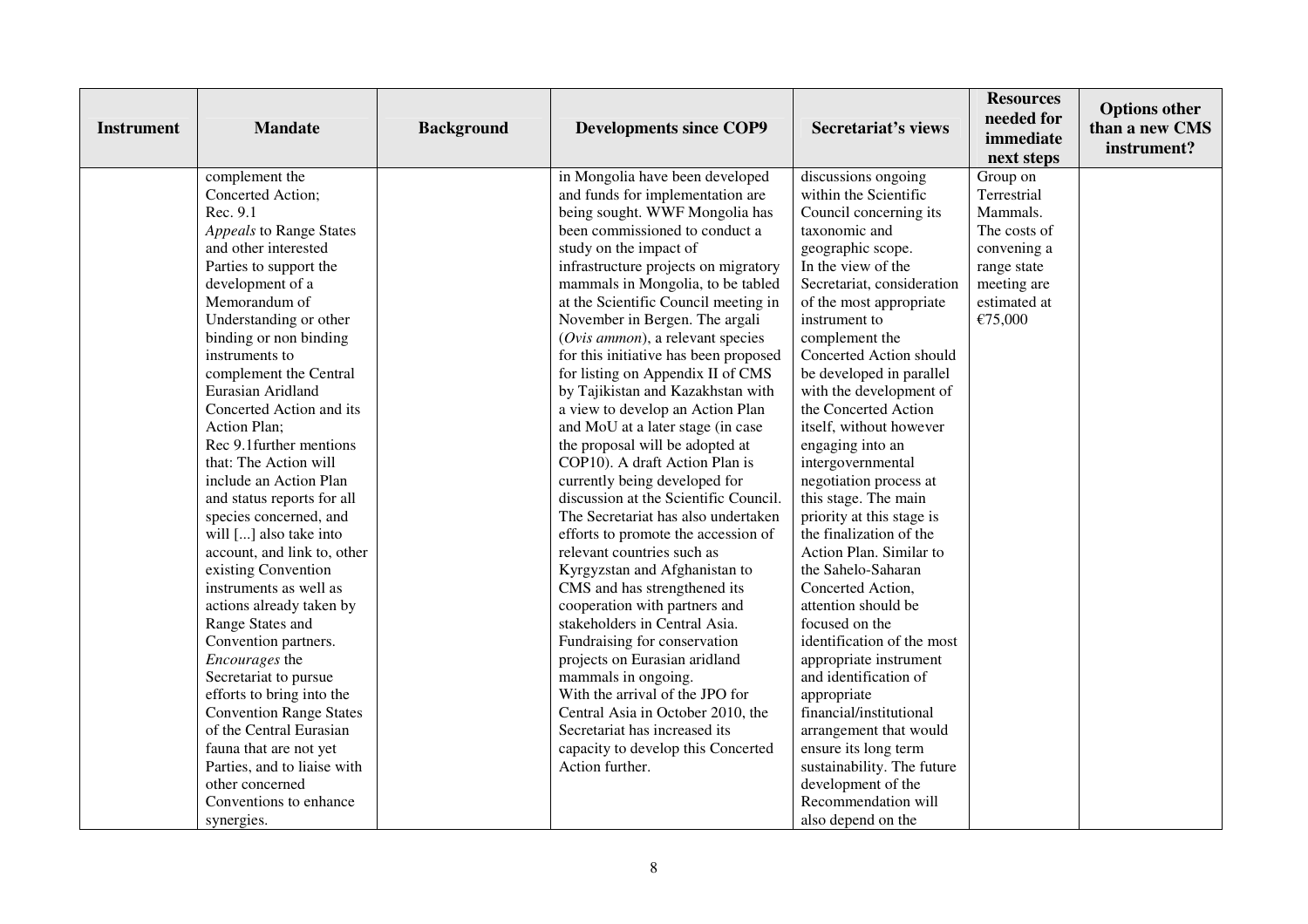| <b>Instrument</b>                             | <b>Mandate</b>                                                                                                                                                                                                                                                                                                                                                                                                                                                                                     | <b>Background</b>                                                                                                                                                                                                                                                                                                       | <b>Developments since COP9</b>                                                                                                                                                                                                                                                                                                                                                                                                                                                                       | <b>Secretariat's views</b>                                                                                                                                                                                                                                                                                                                  | <b>Resources</b><br>needed for<br>immediate<br>next steps                                         | <b>Options other</b><br>than a new CMS<br>instrument?                                                                                                                                                                                                                                |
|-----------------------------------------------|----------------------------------------------------------------------------------------------------------------------------------------------------------------------------------------------------------------------------------------------------------------------------------------------------------------------------------------------------------------------------------------------------------------------------------------------------------------------------------------------------|-------------------------------------------------------------------------------------------------------------------------------------------------------------------------------------------------------------------------------------------------------------------------------------------------------------------------|------------------------------------------------------------------------------------------------------------------------------------------------------------------------------------------------------------------------------------------------------------------------------------------------------------------------------------------------------------------------------------------------------------------------------------------------------------------------------------------------------|---------------------------------------------------------------------------------------------------------------------------------------------------------------------------------------------------------------------------------------------------------------------------------------------------------------------------------------------|---------------------------------------------------------------------------------------------------|--------------------------------------------------------------------------------------------------------------------------------------------------------------------------------------------------------------------------------------------------------------------------------------|
|                                               |                                                                                                                                                                                                                                                                                                                                                                                                                                                                                                    |                                                                                                                                                                                                                                                                                                                         |                                                                                                                                                                                                                                                                                                                                                                                                                                                                                                      | outcomes of the review<br>on terrestrial mammals<br>and the Future Shape<br>process.                                                                                                                                                                                                                                                        |                                                                                                   |                                                                                                                                                                                                                                                                                      |
| Sub-Saharan<br><b>African bats</b>            | Res.9.2<br>Recalls the interest<br>expressed during the 13 <sup>th</sup><br>meeting of the Scientific<br>Council to develop an<br>appropriate instrument<br>for sub-Saharan and<br>African bats under CMS<br>auspices; and<br>Appeals to Range States<br>to form a working group<br>in consultation with the<br>Scientific Council, the<br><b>EUROBATS</b> Secretariat<br>and the CMS Secretariat<br>to explore how such an<br>instrument, either binding<br>or non-binding, could be<br>prepared; | The development of a<br>CMS instrument on<br>African bats has been on<br>CMS Agenda since<br>COP8 (Res. 8.5)                                                                                                                                                                                                            | The CMS and EUROBATS<br>secretariats organized, in<br>collaboration with FAO, one sub-<br>regional workshop on bats in sub-<br>Saharan Africa in 2010-2011,<br>where interest in, and preferences<br>on a possible instrument on bat<br>conservation will be explored.                                                                                                                                                                                                                               | The feasibility of<br>developing an instrument<br>now needs to take<br>account of the review on<br>terrestrial mammals<br>(including bats), which<br>has been commissioned<br>by the Secretariat, as<br>well as the outcomes of<br>the future shape process.                                                                                |                                                                                                   | No specific<br>suggestions.                                                                                                                                                                                                                                                          |
| <b>Central</b><br>African<br><b>Elephants</b> | Res. 9.2<br>Requests that preparatory<br>work on the development<br>or extension of an<br>appropriate instrument on<br>the conservation of<br>elephants in Central<br>Africa is undertaken in<br>accordance with<br>Recommendation 9.5;<br>Rec. 9.5<br>Requests the Secretariat<br>to include in its<br>programme of work the                                                                                                                                                                      | COP6 (Rec. 6.5)<br>suggested that African<br>Elephant Range States in<br>Western and Central<br>Africa envisage<br>developing and<br>concluding one or more<br>Agreements, including<br>action plans.<br>A Memorandum of<br>Understanding<br>concerning conservation<br>measures for the West<br>African populations of | The feasibility of extending the<br>existing MoU for West African<br>elephants to cover Central African<br>populations was explored at both<br>the $1st$ and the $2nd$ Meeting of the<br>Signatories to that MoU (in 2009<br>and 2011). Both meetings took<br>place back-to-back with the<br>meeting of the Sub-regional<br><b>Steering Committee for Central</b><br>Africa of CITES-MIKE and<br>expressed a preference for the<br>development of a separate<br>instrument, rather than an extension | The Secretariat awaits<br>the outcomes of the gap<br>analysis and the Future<br>shape process.<br>Depending on the<br>outcomes of these<br>processes and the interest<br>of Range States to pursue<br>the development of an<br>instrument, next steps<br>should include:<br>i) Establishment of a<br>Working Group<br>pursuant to Rec. 9.5; | The costs of<br>convening a<br>meeting of the<br>Working<br>Group are<br>estimated at<br>€25,000. | The gap analysis<br>indicates that<br>development of a<br>binding CMS<br>Agreement is a<br>valid option, but<br>would require<br>appreciable external<br>resources. It also<br>discusses an option<br>focused instead on<br>some form of CMS<br>presence in the<br>region that would |